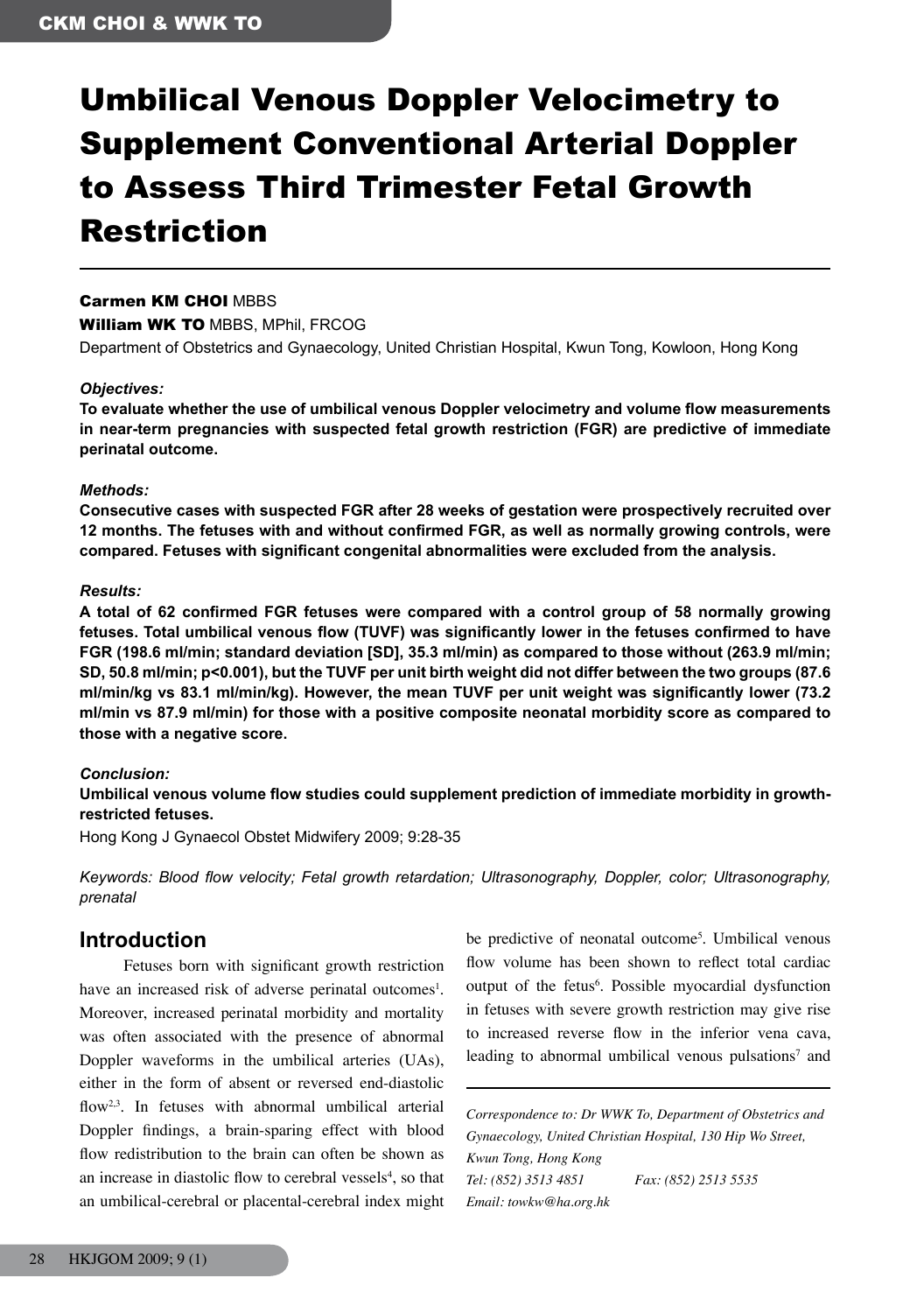an increased distribution of flow to the ductus venosus rather than the fetal liver<sup>8</sup>. However, there was little data to indicate whether umbilical venous Doppler velocimetry and volume flow measurements are useful for fetal assessment, and whether they reflect the degree of compromise. This study was designed to evaluate whether the use of umbilical venous Doppler velocimetry and total umbilical venous flow (TUVF) were predictive of fetal growth restriction (FGR), and immediate perinatal outcomes.

## **Methods**

 Consecutive cases with suspected FGR after 28 weeks of gestation were prospectively recruited from the antenatal clinic of a regional obstetric service over a 12-month period. Ultrasound examination for fetal biometry was performed for clinical indications, such as uterus small-for-gestational-age (SGA), or for high-risk patients (e.g. with previous SGA babies or gestational hypertension). The diagnosis of FGR was suspected when fetal biometry and estimated gestational fetal weight fell below the 10th percentile, and such patients were recruited into the study. The subsequent diagnosis of FGR was confirmed if the birth weight fell below the 10th percentile according to local growth charts<sup>9</sup>, and these constituted the study group. The remainder in which FGR was not confirmed at birth were regarded as controls. An additional control group of normally growing fetuses were also recruited during that period when they were scanned (between 28 and 40 weeks) for non–growth-related indications, such as placental localisation or assessment of fetal presentations. These were usually consecutive suitable cases that scanned after the index cases in the same clinic session. Fetuses with significant congenital abnormalities were excluded from analysis.

 Fetal biometry findings and umbilical arterial and cerebral Doppler findings were routinely provided to the managing obstetric team, but corresponding umbilical venous Doppler findings were not revealed. In this study, the results of fetal biometry and Doppler measurements performed within 10 days of delivery were used for subsequent analysis. The entire study was approved by the local Cluster Research Ethics Review Board.

 All ultrasound measurements were performed with a Philips / Advanced Technology Laboratories

5000 machine (Philips ATL Bothwell, WA, USA) using a curvilinear transabdominal broadband probe of 2-5 MHz. The following measurements were recorded: the pulsatility index (PI) of the UAs and middle cerebral arteries(MCAs), the peak systolic velocity in the MCAs, the diameter of the umbilical vein (UV), and the mean average velocity of umbilical venous flow.

 Measurements of MCAs were taken from a transverse plane of the fetal head visualising the Circle of Willis; the Doppler gate was placed on a segment of the vessel distal to where it arose from this Circle. All impedance measurements and MCA peak systolic velocity were an average of three or more consecutive regular waveforms on screen in the absence of fetal movements or fetal breathing movements, and with insonation angles of less than 30 degrees. A free umbilical cord loop was chosen for umbilical arterial and venous measurements, and the diameter of the UV was measured as the true 'inner-to-inner'internal diameter of the vessel. The mean cross-sectional area of the UV was calculated from the vessel diameter assuming the crosssection of the vessel to be a perfect circle. The mean flow volume was thus the time-averaged mean flow velocity (intensity weighed) x the vessel cross-sectional area. The velocity measurement was taken from a stable Doppler shift signal for a time-sequence of 10 seconds or more, with an incident angle of less than 30 degrees. A placental/cerebral ratio of the corresponding UA and MCA Doppler indexes was calculated using the UA index as the numerator and the MCA index as the denominator.

 Pregnancy outcome was obtained from a comprehensive perinatal database and from a review of individual patient records. Pregnancy complications (includingpre-eclampsia,placentalabruption,meconiumstained liquor in labour, perinatal mortality) and perinatal outcome parameters (birth weight, gestation and mode of delivery, Apgar scores) were also logged. The birth weight of the babies were stratified into appropriate-forgestational-age (AGA) or SGA, using local growth chart percentiles with the cut-off for SGA being below the 10th percentile. Those who were SGA were considered to constitute the FGR group, while AGA subjects were regarded as controls. A composite neonatal morbidity score was also recorded. A baby was considered positive for neonatal morbidity if one or more of the following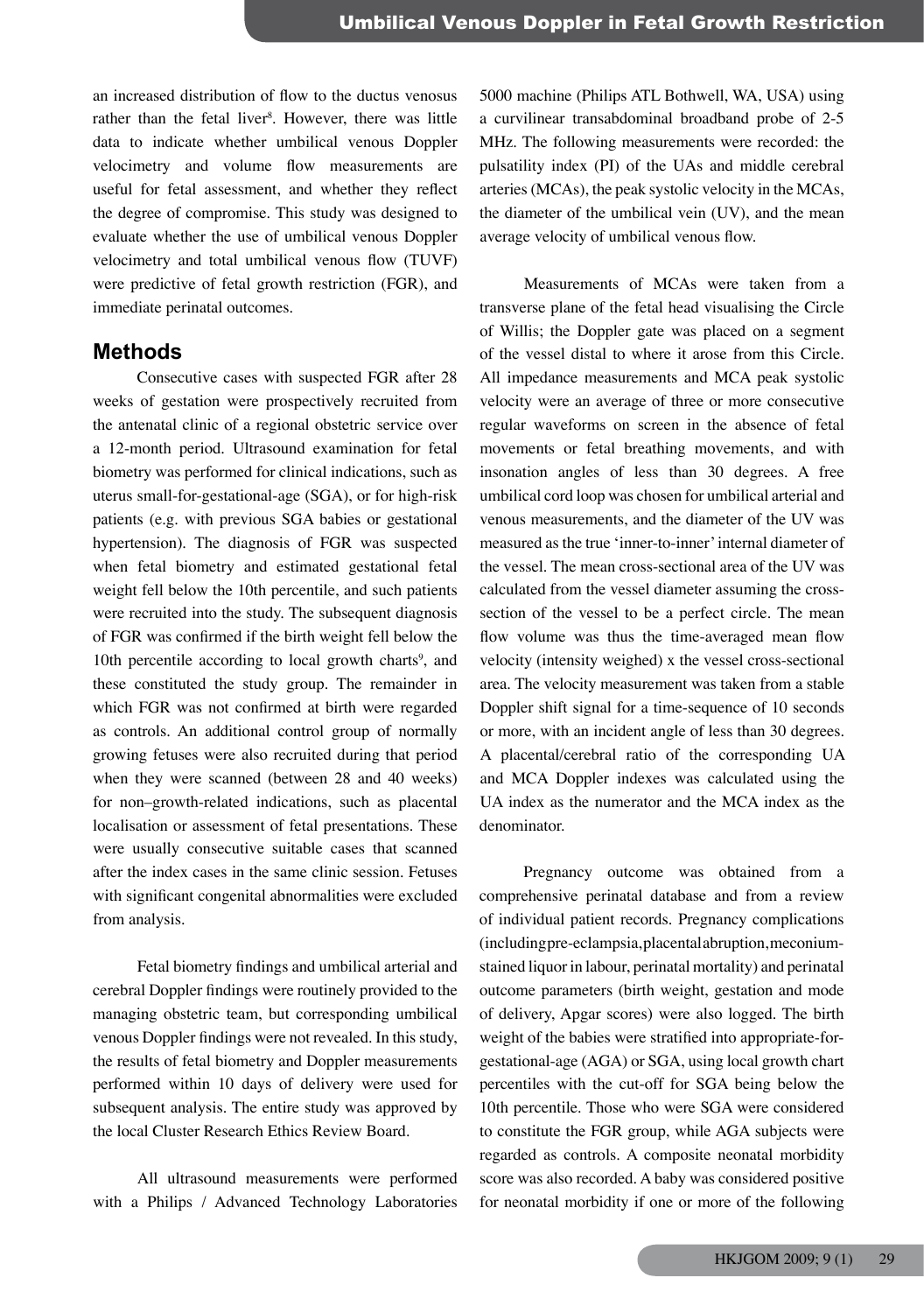| Demographic data / pregnancy outcomes              | $FGR$ (n=62) | Non-FGR<br>$(n=58)$ | p Value; mean difference<br>(95% confidence interval) |
|----------------------------------------------------|--------------|---------------------|-------------------------------------------------------|
| Mean (SD) maternal age (years)                     | 33(4)        | 33(5)               | 0.76; 0.25<br>$(-1.36 \text{ to } 1.86)$              |
| Parity                                             |              |                     |                                                       |
| Nulliparous                                        | 36 (58%)     | 30(52%)             | <b>NS</b>                                             |
| Multiparous                                        | 26 (42%)     | 28 (48%)            |                                                       |
| Previous caesarean section                         | 8(13%)       | $6(10\%)$           | <b>NS</b>                                             |
| Gestational hypertension                           | 5(8%)        | 4(7%)               | <b>NS</b>                                             |
| Antepartum haemorrhage                             | $1(2\%)$     | $1(2\%)$            | <b>NS</b>                                             |
| Gestational diabetes/IGT                           | $6(10\%)$    | $8(14\%)$           | <b>NS</b>                                             |
| Mean (SD) gestation (weeks)                        | 37.1(1.7)    | 38.5(1.5)           | $<0.001$ ; $-1.33$<br>$(-1.97$ to $-0.99)$            |
| Induction of labour                                | 14 (23%)     | 8(14%)              |                                                       |
| Mode of delivery                                   |              |                     |                                                       |
| Normal spontaneous delivery                        | 34 (55%)     | 37 (64%)            | <b>NS</b>                                             |
| Instrumental                                       | 9(15%)       | 8(14%)              |                                                       |
| Caesarean                                          | 19 (31%)     | 13 (22%)            |                                                       |
| Caesarean for fetal distress                       | 5(8%)        | 3(5%)               | <b>NS</b>                                             |
| Mean $(SD)$ birth weight $(g)$                     | 2292 (276)   | 3235 (542)          | $<0.001$ ; -942<br>$(-1097$ to $-788)$                |
| Adjusted birth weight $(g)$ [at 40-week gestation] | 2718 (106)   | 3447 (478)          | $0.001; -728$<br>$(-852 \text{ to } -605)$            |
| Positive for composite neonatal morbidity score    | $16(26\%)$   | 4(7%)               | <b>NS</b>                                             |
| Meconium-stained liquor in labour                  | 11 (18%)     | 8(14%)              | <b>NS</b>                                             |
| Apgar score                                        |              |                     |                                                       |
| $1$ min $<$ 4                                      | 1            | $\overline{c}$      | <b>NS</b>                                             |
| $5 \text{ min} < 7$                                | 1            | $\overline{2}$      |                                                       |
| Shoulder dystocia                                  | 0            | 2(3%)               | <b>NS</b>                                             |
| Stillbirth / neonatal death                        | $\theta$     | $\boldsymbol{0}$    | $\qquad \qquad -$                                     |

| Table 1. Demographic data and pregnancy outcomes in the presence and absence of fetal growth |  |  |  |  |  |
|----------------------------------------------------------------------------------------------|--|--|--|--|--|
| restriction (FGR)*                                                                           |  |  |  |  |  |

 $*$  SD = standard deviation, IGT = impaired glucose tolerance, NS = non-significant

were present: active neonatal resuscitation immediately after birth, any form of ventilatory support, care in the special neonatal unit for over 24 hours, significant metabolic disturbances (hypoglycaemia, electrolyte imbalance), neonatal jaundice requiring treatment, and confirmed neonatal infection given antibiotic therapy. Data analysis was performed using the Statistical Package for the Social Sciences (Windows version 13.0; SPSS Inc, Chicago [IL], US), and Student's *t*-test, Chi-square tests and ANOVA with post-hoc multiple comparisons by the Bonferroni method were used for comparison of the different groups as appropriate.

## **Results**

 Of 80 patients recruited based on antenatal ultrasound findings of suspected FGR, the diagnosis was confirmed after birth in 62 (78%). The mean and standard deviation (SD) birth weight of the FGR group was 2292 g and 276 g, respectively. The 18 AGA fetuses in which FGR was not confirmed were regarded as controls and considered together with 40 other AGA fetuses to form the entire control group. Their mean and SD birth weight (3235 g and 542 g) differed from the FGR group (p<0.001). There were no stillbirths or neonatal deaths in this cohort. The mean gestational age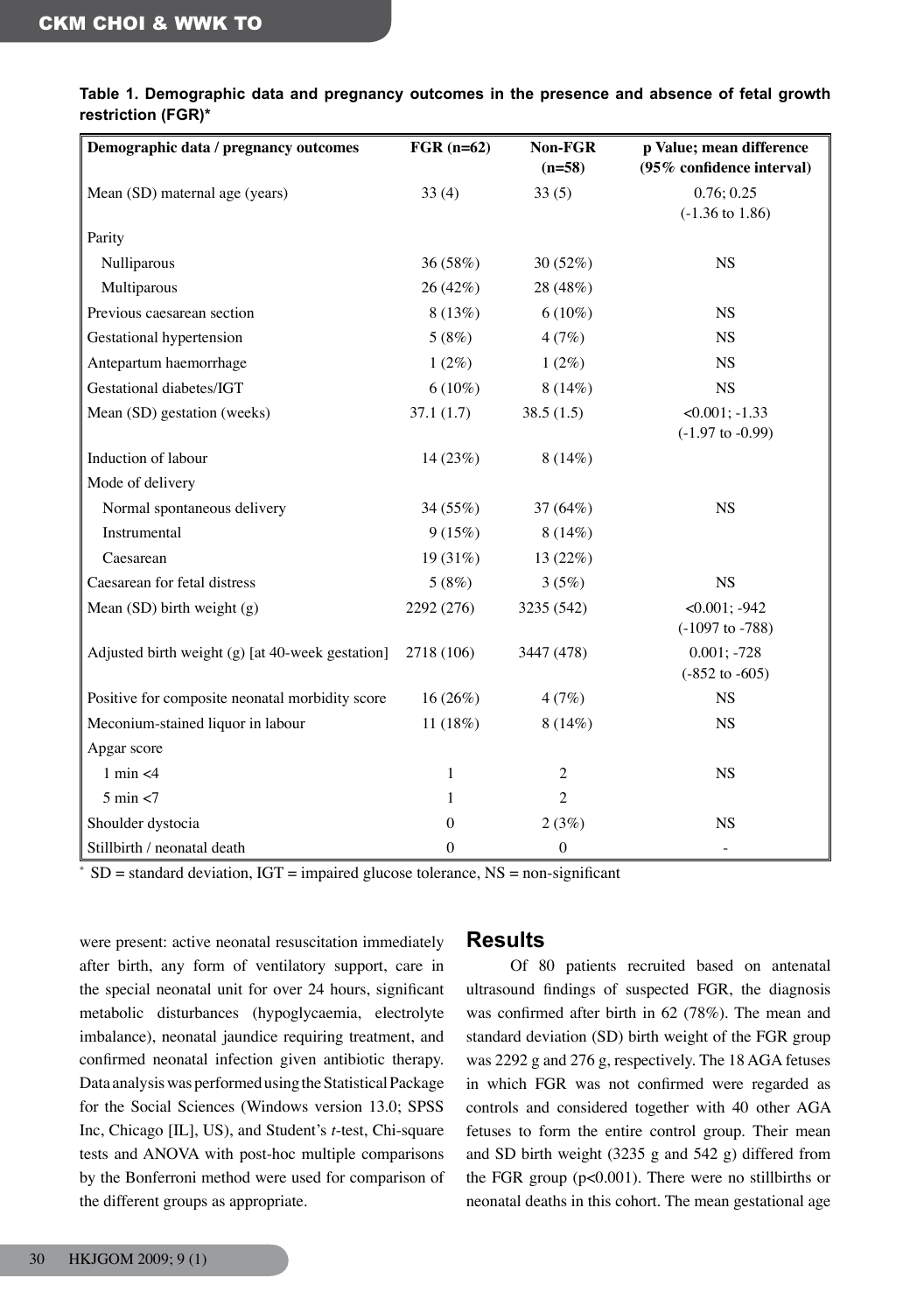| Parameter*                                             |                | Mean (SD)        | p Value; mean difference                          |
|--------------------------------------------------------|----------------|------------------|---------------------------------------------------|
|                                                        | $FGR$ (n=62)   | Non-FGR $(n=58)$ | (95% confidence interval)                         |
| <b>UAPI</b>                                            | 0.86(0.19)     | 0.98(0.20)       | $0.001; -0.12$<br>$(-0.19 \text{ to } -0.005)$    |
| <b>MCAPI</b>                                           | 1.61(0.33)     | 1.57(0.28)       | 0.58; 0.03<br>$(-0.08 \text{ to } 0.14)$          |
| UA/MCA PI ratio                                        | 0.54(0.22)     | 0.63(0.23)       | $0.039; -0.088$<br>$(-0.17 \text{ to } -0.004)$   |
| MCA PSV (cm/s)                                         | 0.47(0.08)     | 0.46(0.09)       | 0.58; 0.006<br>$(-0.015 \text{ to } 0.028)$       |
| UV diameter (mm)                                       | 7.94(0.61)     | 8.10(0.57)       | $0.12; -0.16$<br>$(-0.38 \text{ to } 0.047)$      |
| Umbilical venous mean flow velocity<br>$\text{(cm/s)}$ | 6.82(1.74)     | 8.63 (1.99)      | $<0.001$ ; $-1.80$<br>$(-2.48 \text{ to } -1.13)$ |
| Mean TUVF (ml/min)                                     | 198.60 (35.30) | 263.90 (50.80)   | $<0.001$ ; $-65.3$<br>$(-81 \text{ to } -49.5)$   |
| Mean TUVF/birth weight (ml/min/kg)                     | 87.60 (17.0)   | 83.10 (18.2)     | 0.16; 4.49<br>$(-1.8 \text{ to } 1.08)$           |

|             |  | Table 2. Doppler parameters associated with fetal growth restriction (FGR) and non-FGR |  |  |  |  |
|-------------|--|----------------------------------------------------------------------------------------|--|--|--|--|
| pregnancies |  |                                                                                        |  |  |  |  |

\* UA = umbilical artery,  $PI$  = pulsatility index,  $MCA$  = middle cerebral artery,  $PSV$  = peak systolic velocity,  $UV =$ umbilical vein. TUVF = total umbilical venous flow,  $SD =$  standard deviation

at delivery was earlier for the FGR group than the non-FGR controls (37.1 vs 38.5 weeks; p<0.001); when birth weight adjusted for gestation was used, the difference was still significant (Table 1). There were no differences between the two groups in terms of maternal age, parity, incidence of antenatal complications, mode of delivery, or proportion of Caesarean sections carried out for fetal distress.

 Abnormal cerebral/placental ratio (MCA/UA index <1) was demonstrable in six of the FGR cases, of which four had transient or complete absent end diastolic flow. The PI values were used for comparison in the analysis. The umbilical venous waveform was normal with no pathological pulsations in all the fetuses examined. To test the consistency of the time-averaged velocity measurements, a set of preliminary validation data for the first 25 cases was evaluated. When measurements were repeated 3 times for each patient in similar settings, the coefficient of variation as calculated was 5.6%. The mean umbilical flow velocity (6.82 cm/s vs 8.63 cm/s; p<0.001) and TUVF (198.6 ml/min vs 263.9 ml/min, p<0.001) at birth was significantly lower in confirmed FGR fetuses than in the controls. However,

the TUVF per unit birth weight did not differ between the two groups (87.6 ml/min/kg vs 83.1 ml/min/kg) [Table 2]. Within the FGR group,  $26\%$  (n=16) were positive for the composite neonatal score, compared to only four (7%) in the non-FGR group, though this difference was not statistically significant (Table 1).

 When all the fetuses were re-stratified into confirmed FGR, suspected-but-unconfirmed FGR, and the normally growing controls, the suspected FGR group did have significantly lower birth weights than the normally growing controls (ANOVA, p<0.001; Table 3). However, the differences in Doppler indices persisted and were consistent when the confirmed FGR group was compared to the other two groups, while there was little difference between the suspected FGR group and normally growing controls.

 A comparison of those with positive neonatal morbidity scores (16/62 in the FGR group and 4/58 in the non-FGR group) and those with zero scores showed that the former had lower actual and adjusted birth weights  $(2741 \text{ g} \text{ vs } 3136 \text{ g}, \text{p=0.001})$  as well as higher mean TUVF and TUVF values per unit birth weight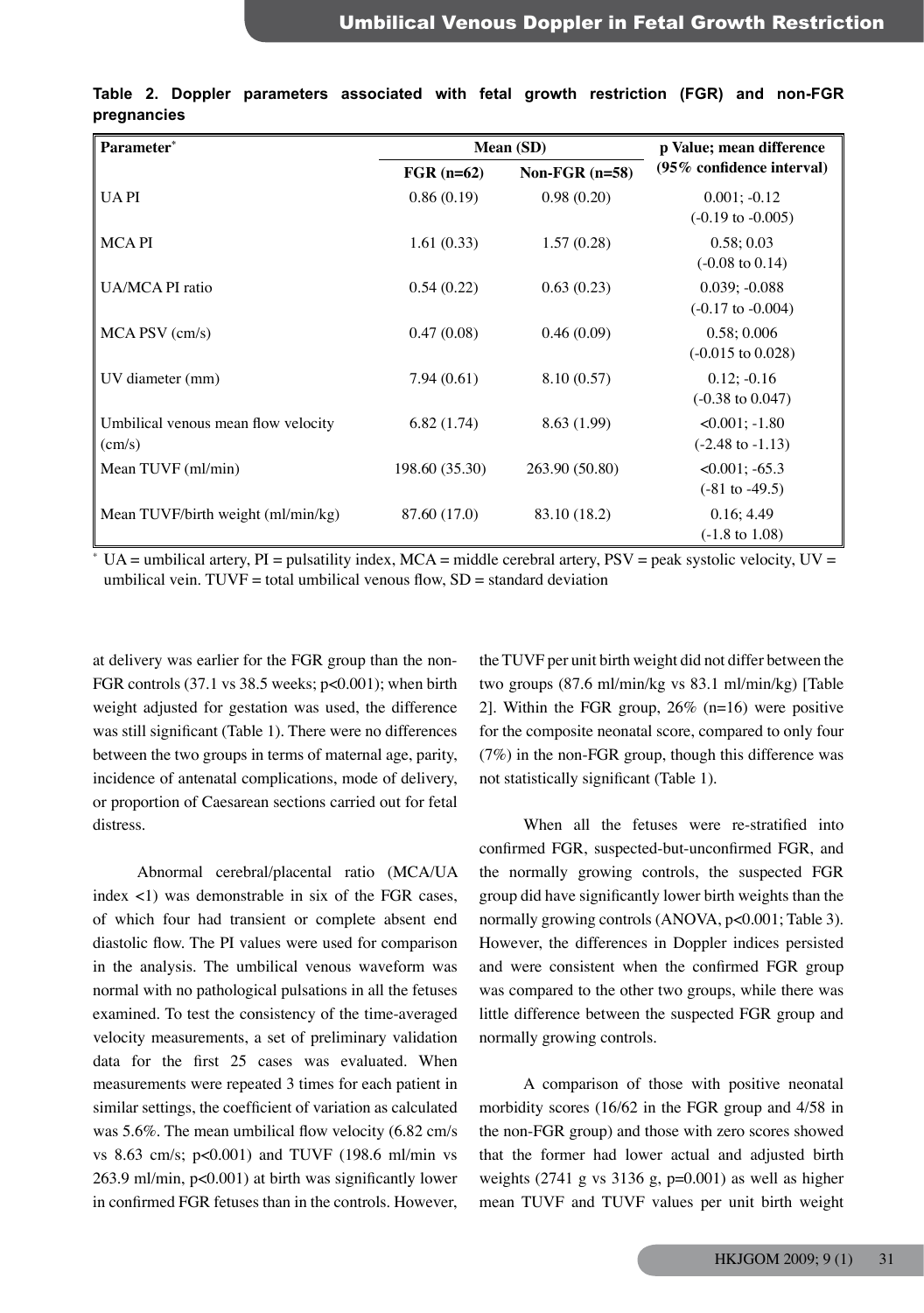| Parameter*                            |                      | <b>Mean (SD)</b>                           |                   |
|---------------------------------------|----------------------|--------------------------------------------|-------------------|
|                                       |                      | $\mathbf{I}$                               | $\rm III$         |
|                                       | Confirmed FGR (n=62) | Suspected-but-<br>unconfirmed $FGR$ (n=18) | Controls $(n=40)$ |
| Birth weight (g)                      | 2292 (276)           | 2893 (292)                                 | 3389 (560)        |
| Adjusted birth weight (g)             | 2718 (106)           | 3160 (282)                                 | 3576 (492)        |
| Gestation (weeks)                     | 37.1(1.7)            | 38.1(1.45)                                 | 38.7(1.51)        |
| <b>UAPI</b>                           | 0.86(0.19)           | 0.98(0.18)                                 | 0.98(0.21)        |
| <b>MCAPI</b>                          | 1.61(0.33)           | 1.64(0.24)                                 | 1.54(0.30)        |
| UA/MCA PI ratio                       | 0.54(0.22)           | 0.60(0.13)                                 | 0.64(0.27)        |
| MCA PSV (cm/s)                        | 0.47(0.064)          | 0.48(0.074)                                | 0.46(0.045)       |
| UV diameter (mm)                      | 7.94(0.61)           | 7.93(0.62)                                 | 8.18(0.53)        |
| UV flow velocity (cm/s)               | 6.82(1.74)           | 8.38(1.30)                                 | 8.75(2.24)        |
| Mean TUVF (ml/min)                    | 198(35.3)            | 245(10.7)                                  | 272 (59)          |
| Mean TUVF/birth weight<br>(ml/min/kg) | 87.6 (17)            | 85.6(10.2)                                 | 82.1 (20.9)       |

## **Table 3. Doppler indexes for different birth weight categories in all pregnancies**

 $*$  UA = umbilical artery, PI = pulsatility index, MCA = middle cerebral artery, PSV = peak systolic velocity, UV = umbilical vein.  $TUVF =$  total umbilical venous flow,  $SD =$  standard deviation

| Table 4. Comparison of Doppler parameters in neonates with positive or negative composite morbidity |  |
|-----------------------------------------------------------------------------------------------------|--|
| scores                                                                                              |  |

| Parameter*                              | <b>Positive neonatal</b><br>morbidity score<br>$(n=20)$ | Zero neonatal<br>morbidity score<br>$(n=100)$ | p Value; mean<br>difference (95%<br>confidence interval) |
|-----------------------------------------|---------------------------------------------------------|-----------------------------------------------|----------------------------------------------------------|
| Mean $(SD)$ birth weight $(g)$          | 2483 (253)                                              | 2800 (675)                                    | $0.04; -317$<br>$(-621 \text{ to } -13)$                 |
| Adjusted mean $(SD)$ birth weight $(g)$ | 2741 (146)                                              | 3136 (518)                                    | $0.001; -395$<br>$(-627 \text{ to } -163)$               |
| UA/MCA PI ratio                         | 0.57(0.15)                                              | 0.63(0.24)                                    | $0.25; -6.45$<br>$(-0.176 \text{ to } 0.047)$            |
| Absent / reversed EDF in UA             | $4(20\%)$                                               | $\boldsymbol{0}$                              | <b>NS</b>                                                |
| MCA PSV (cm/s)                          | 0.46(0.04)                                              | 0.47(0.06)                                    | $0.65; -0.006$<br>$(-0.036 \text{ to } 0.022)$           |
| UV diameter (mm)                        | 7.9(0.58)                                               | 8.0(0.60)                                     | $0.40; -0.12$<br>$(-0.41 \text{ to } 0.16)$              |
| UV mean $(SD)$ flow velocity $(cm/s)$   | 6.25(1.28)                                              | 7.99(2.08)                                    | $0.001; -1.74$<br>$(-2.70 \text{ to } -0.78)$            |
| Mean (SD) TUVF (ml/min)                 | 181(21)                                                 | 239(53)                                       | $0.001; -58.4$<br>$(-82.7 \text{ to } -34.2)$            |
| Mean (SD) TUVF/birth weight (ml/min/kg) | 73.2(7.3)                                               | 87.9 (18.1)                                   | $0.001; -14.6$<br>$(-22.9$ to-6.47)                      |

 $*$  UA = umbilical artery, MCA = middle cerebral artery, PI = pulsatility index, EDF = end diastolic flow, PSV = peak systolic velocity, UV = umbilical vein, TUVF = total umbilical venous flow, SD = standard deviation, NS = not significant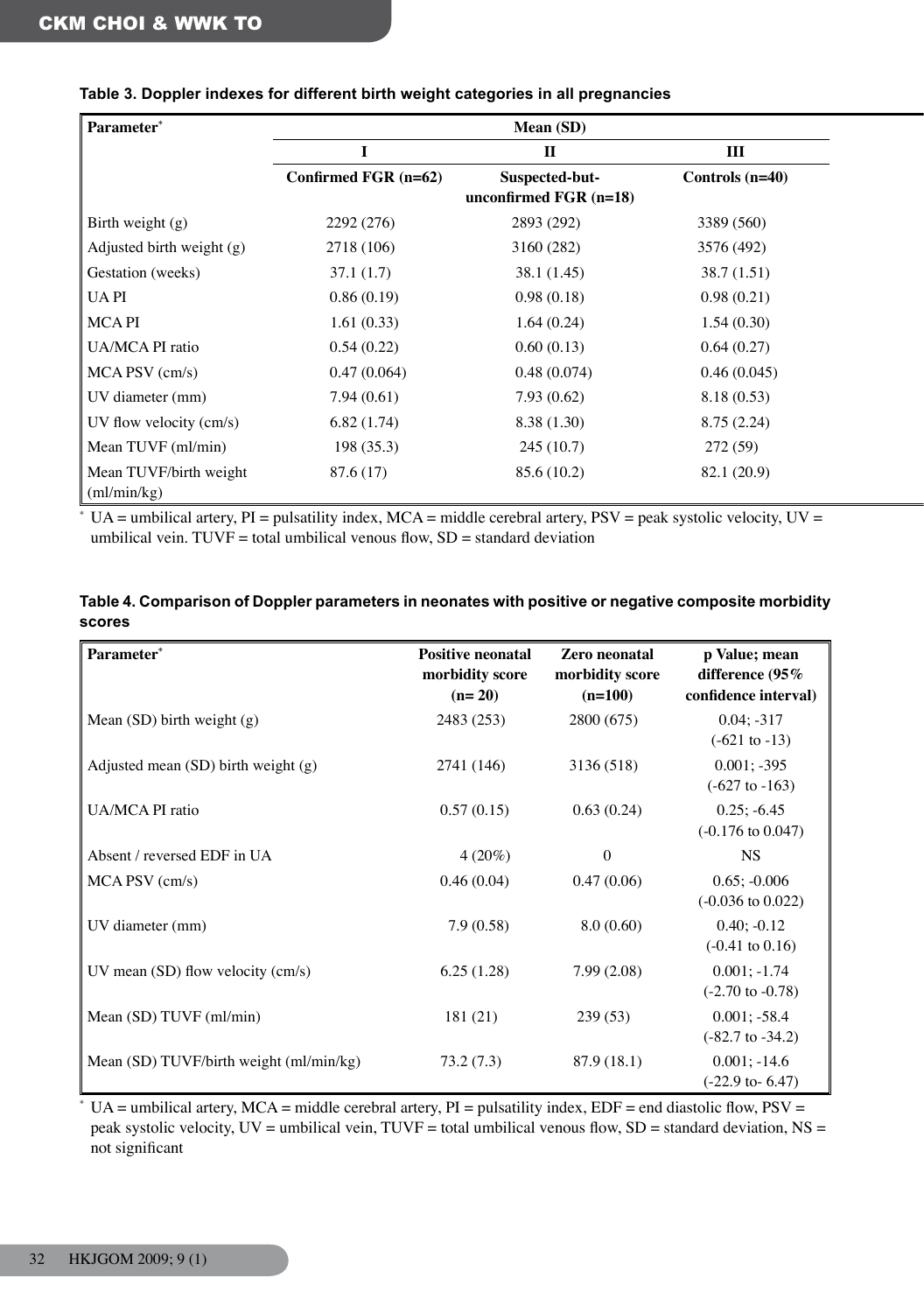|       | <b>ANOVA</b> |                                          | p Value; mean difference (95% confidence interval) |                                          |
|-------|--------------|------------------------------------------|----------------------------------------------------|------------------------------------------|
|       | p Value      | I vs II                                  | I vs III                                           | II vs III                                |
|       |              |                                          |                                                    |                                          |
| 94.5  | 0.001        | $0.001$ ; -601 (-750 to -451)            | $0.001$ ; $-1096$ ( $-1262$ to $-931$ )            | $\leq 0.001$ ; -495 (-777 to -214)       |
| 91.1  | 0.001        | $0.001$ ; -441 (-529 to -352)            | $0.001$ ; -858 (-986 to -729)                      | $0.002$ ; -416 (-667 to -165)            |
| 11.7  | 0.001        | $0.02$ ; $-0.98$ ( $-1.86$ to $-0.10$ )  | $0.001$ ; $-1.57$ ( $-2.23$ to $-0.90$ )           | 0.18; $-0.58$ ( $-1.46$ to 0.28)         |
| 0.303 | 0.73         | $0.27$ ; $-0.12$ ( $-0.22$ to $-0.019$ ) | 0.29; $-0.12$ $(-0.20$ to 0.04)                    | $0.97; 0.004$ (-0.11 to 0.11)            |
| 0.791 | 0.45         | $0.65$ ; $-0.038$ ( $-0.20$ to 0.13)     | $0.34; 0.062$ (-0.068 to 0.19)                     | $0.22$ ; 0.10 (-0.06 to 0.26)            |
| 2.39  | 0.09         | $0.29$ ; $-0.057$ ( $-0.16$ to $0.052$ ) | $0.04$ ; $-0.10$ ( $-0.20$ to $-0.003$ )           | $0.19; 0.02$ (-0.18 to 0.093)            |
| 0.87  | 0.42         | $0.65; -0.008 (-0.04 \text{ to } 0.027)$ | $0.29; 0.012$ (-0.01 to 0.036)                     | $0.52$ ; $-0.044$ ( $-0.11$ to $0.052$ ) |
| 2.28  | 0.10         | $0.98; 0.002$ (-0.32 to 0.33)            | $0.04$ ; $-0.24$ ( $-0.48$ to $-0.008$ )           | $0.12$ ; $-0.24$ ( $-0.56$ to $0.073$ )  |
| 14.2  | 0.001        | $0.001$ ; -1.55 (-2.44 to -0.67)         | $0.001$ ; $-1.92$ ( $-2.71$ to $-1.13$ )           | $0.52$ ; $-0.36$ ( $-1.5$ to 0.77)       |
| 37.46 | 0.001        | $0.001$ ; -46.4 (-63.3 to -29.5)         | $0.001$ ; -73.8 (-92.3 to-55.2)                    | $0.05$ ; -27.4 (-55 to 0.79)             |
| 1.21  | 0.30         | $0.62; 2.07 (-6.34 \text{ to } 10.4)$    | $0.14$ ; 5.58 (-1.9 to 13)                         | 0.50; 3.5 $(-6.92 \text{ to } 1.39)$     |

**Table 5. Logistic regression using presence or absence of composite neonatal morbidity as the dependent variable**

| Variable*                           | <b>B</b> (regression<br>coefficient) | <b>Standard error</b> | Wald  | p Value |
|-------------------------------------|--------------------------------------|-----------------------|-------|---------|
| Constant                            | 43.41                                | 11.5                  | 14.25 | 0.002   |
| Adjusted birth weight               | $-0.0076$                            | 0.0024                | 9.746 | 0.001   |
| UA/MCA PI ratios                    | $-1.307$                             | 2.154                 | 0.368 | 0.540   |
| MCA PSV value                       | $-10.55$                             | 8.30                  | 1.61  | 0.610   |
| Mean umbilical venous flow velocity | 0.244                                | 0.316                 | 0.597 | 0.430   |
| Mean TUVF                           | $-202.5$                             | 64.3                  | 9.92  | 0.001   |

 $*$  UA = umbilical artery, MCA = middle cerebral artery, PI = pulsatility index, PSV = peak systolic velocity, UV = umbilical vein,  $TUVF =$  total umbilical venous flow

 $(73.2 \text{ vs } 87.9 \text{ ml/min/kg}, \text{p=0.001})$  values (Table 4). A logistic regression model using presence or absence of composite morbidity as the dependent variable showed that the adjusted birth weight and the total mean TUVF remained as significant factors predictive of perinatal morbidity (Table 5).

# **Discussion**

 Our findings confirmed the utility of conventional umbilical arterial Doppler waveforms for the assessment of FGR; the highest-risk fetuses with abnormal UA Doppler waveforms were associated with significant neonatal morbidity. There was also a slight but

significant difference between umbilical/cerebral Doppler ratios between the FGR and non-FGR groups, again confirming that severe FGR was associated with blood flow redistribution that signified possible fetal compromise. While the data showed a significant difference in the umbilical flow velocities and the TUVF volume between FGR and non-FGR fetuses, it was not evident when the mean umbilical flow volume per unit birth weight was compared. In addition, fetuses with significant immediate neonatal morbidity had lower mean umbilical venous flow velocity and flow volumes than the controls, indicating that this parameter was an independent parameter for predicting immediate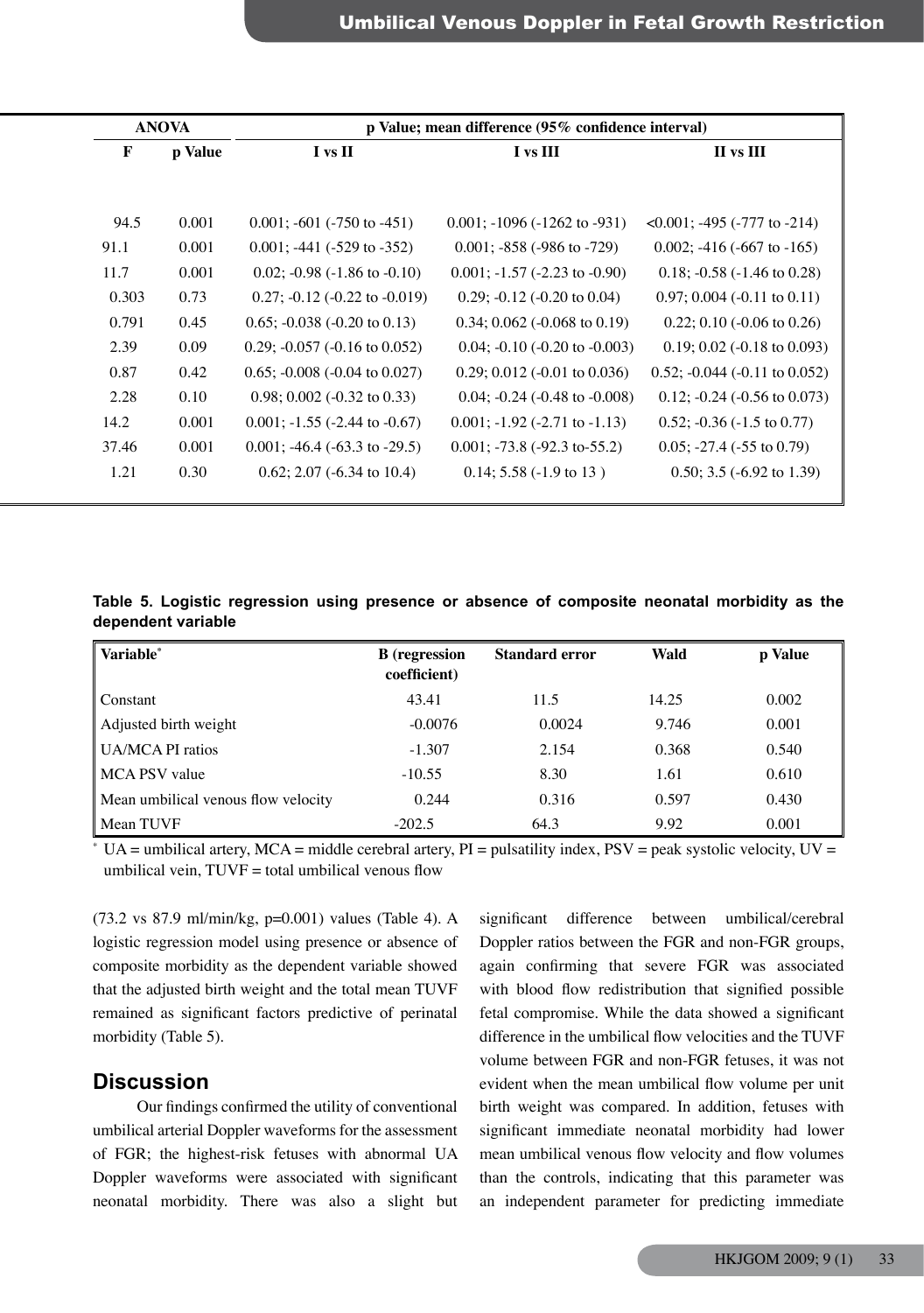neonatal outcome.

 The underlying aetiology of FGR has been largely ascribed to placental insufficiency, and a wide variety of fetal responses to placental insufficiency involving many different organ systems have been described<sup>9</sup>. Examination of the vascular flow patterns and waveforms using Doppler measurements have permitted detailed studies of the cardiovascular response of such fetuses. Blood flow in individual organ vascular beds downstream of the cardiac output (arterial Doppler), as well as forward function of the heart (venous Doppler) can be assessed<sup>10</sup>. Umbilical and cerebral arterial Doppler have quite commonly been adopted for surveillance of FGR fetuses $11$ , and recently ductus venosus flow waveforms have also come into common use12. However, determination of venous volume flow has yet to become part of the routine assessment tool, and the relationship between flow volumes and perinatal outcome has not yet been established.

 In previous studies, mean TUVF has been shown to reflect the total cardiac output of the fetus $^9$ , such that the larger fetus with higher cardiac outputs have higher flow volumes. Thus, not surprisingly normal larger fetuses had significantly higher TUVF values than smaller FGR fetuses. Thus, it was expected that when controlled for birth weight, the mean TUVF differences between those with and without FGR would be greatly attenuated. However, despite such a proportional relationship, a weight-specific reduction in TUVF was demonstrated whenever there was severe FGR<sup>12</sup>. The main parameter leading to such reductions in flow volume has been ascribed to a reduction of the mean flow velocity in compromised fetuses, probably related to progressive myocardial dysfunction persisting for several weeks before delivery<sup>13</sup>.

 Our data also revealed a significantly lower umbilical venous flow velocity in FGR fetuses than controls, which was consistent with previously published findings. Apart from the lower umbilical flow velocity in these growth-restricted fetuses, there was preferential distribution of umbilical venous flow to the ductus

venosus rather than via the fetal liver that may be part of the blood flow redistribution process<sup>8</sup>. Reference values for the differential flow in the ductus venosus, inferior vena cava, and hepatic veins have been reported<sup>14</sup>. It is possible that the more growth-restricted fetuses exhibit more severe venous shunting, such that those subsequently suffering significant neonatal morbidity may have significantly lower mean UV flow volumes and ductus venosus flow<sup>15</sup>. However, compared to the relatively more straightforward UV measurements, the measurement of ductus flow volume was technically more demanding due to its anatomical site and proneness to measurement errors. Whether the demonstration of such shunting could be an independent or better indicator of fetal compromise requires further evaluation.

 There were several limitations to this study. While our data showed good reproducibility, there is as yet no established data to validate this method of volume measurement. The assumption that the diameter of the UV in a free cord loop reflects cross-sectional area or unit flow could also be over-simplistic. There is also a need to establish an appropriate Doppler sample volume size proportional to the inner diameter of the vessel to assume laminar flow, but unfortunately such references are not available in the literature. Thus, the umbilical flow velocities and volumes we describe could be biased by these possible sources of error, and further large-scale validation studies are needed for verification.

 Various studies have evaluated the progression of Doppler abnormalities in FGR16,17, fetuses and attempted to use various parameters to predict adverse outcome and the optimal time for delivery<sup>18,19</sup>. With reference to venous Doppler, the current practice is largely based on qualitative assessment of the ductus venosus waveform<sup>19</sup>, and a direct relationship between the TUVF and perinatal morbidity has yet to be established. While our preliminary data support such an association, a larger cohort is required. As we have not included routine DV waveform measurements for direct comparison with the UV flow, further research is needed to compare the use of these two venous parameters in the surveillance of growth-restricted fetuses.